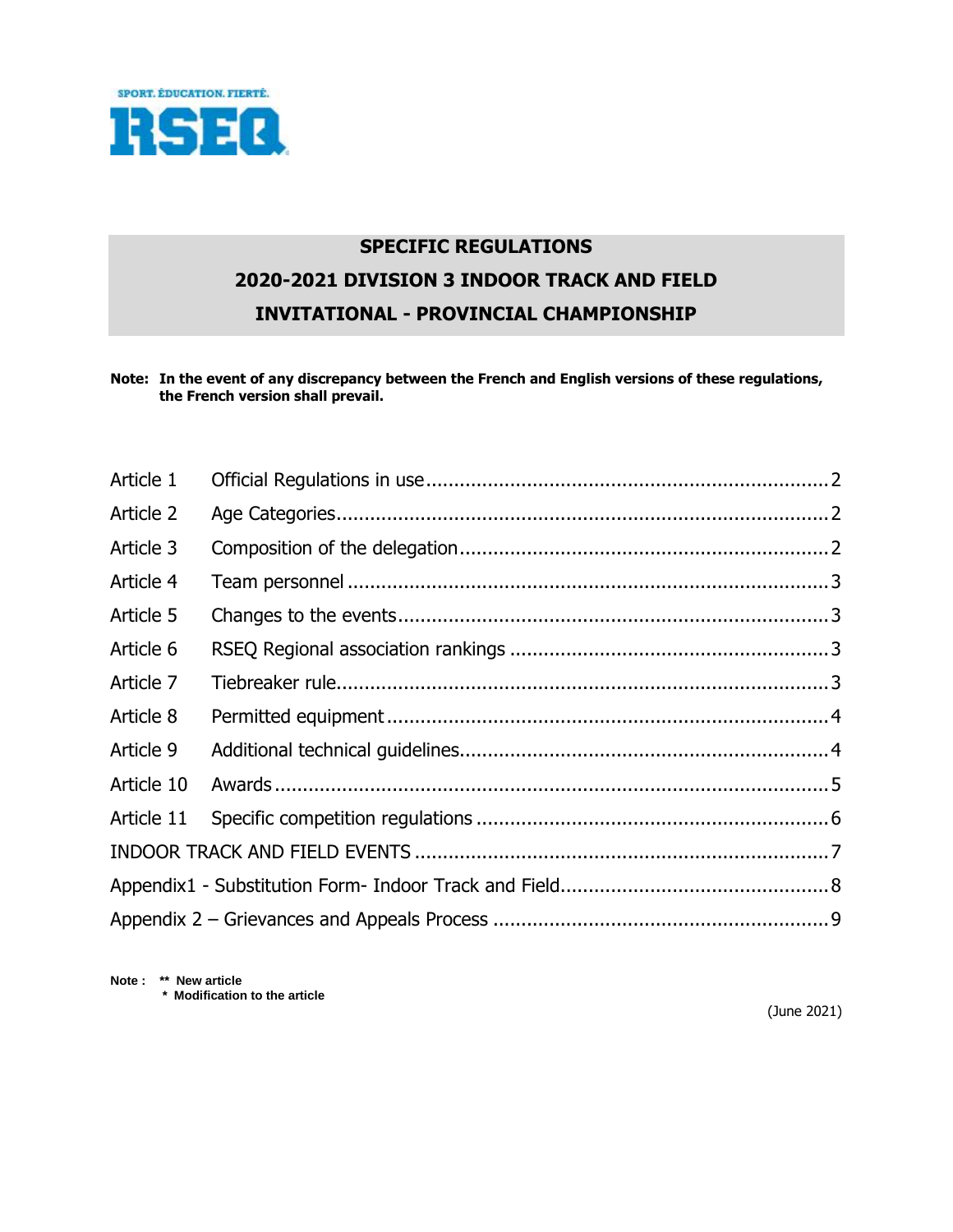# **2021-2022 INDOOR TRACK AND FIELD**

# <span id="page-1-0"></span>**Article 1 Official Regulations in use**

- 1.1 The Official Regulations used are issued by the Fédération québécoise d'athlétisme (FQA).
- 1.2 Nevertheless, the following RSEQ Sport-Specific Regulations take precedence over the Official Regulations.
- 1.3 The RSEQ High School Governing Rules must be respected.

## <span id="page-1-1"></span>**Article 2 Age Categories**

| Category | Year of birth for 2021-2022 season |
|----------|------------------------------------|
|          |                                    |

| <b>Benjamin</b> | $2009 - 2010$                |
|-----------------|------------------------------|
| <b>Cadet</b>    | 2007 - 2008                  |
| <b>Juvénile</b> | $2003* - 2004 - 2005 - 2006$ |

\*Students born after June 30, 2003 are admissible

## <span id="page-1-2"></span>**Article 3 Composition of the delegation**

- 3.1 An RSEQ regional association may register a maximum of two (2) student-athletes per category, per event. The maximum permitted number of student-athletes per region is forty-five (45).
- 3.2 The RSEQ may, annually, depending on the size of the championship host's competition venue, decide to reduce the number of admissible student-athletes per delegation; however, this must be done sixty (60) days before the event.
- 3.3 Student-athletes may participate in a maximum of three (3) individual events, plus one (1) relay. The three (3) individual events must be distributed as follows:

Two (2) track events and one (1) field event or Two (2) field events and one (1) track event

- 3.4 An RSEQ regional association may enter one (1) relay team per category and per type of relay. This team will be comprised of student-athletes from the regional delegation and must be confirmed to the organizing committee in respect of the delay it has established and mentioned at the coach's meeting. A student-athlete may register for one (1) relay event only.
- 3.5 Although a single move up one age category is permitted, a student-athlete who moves up must remain in that category for all individual events.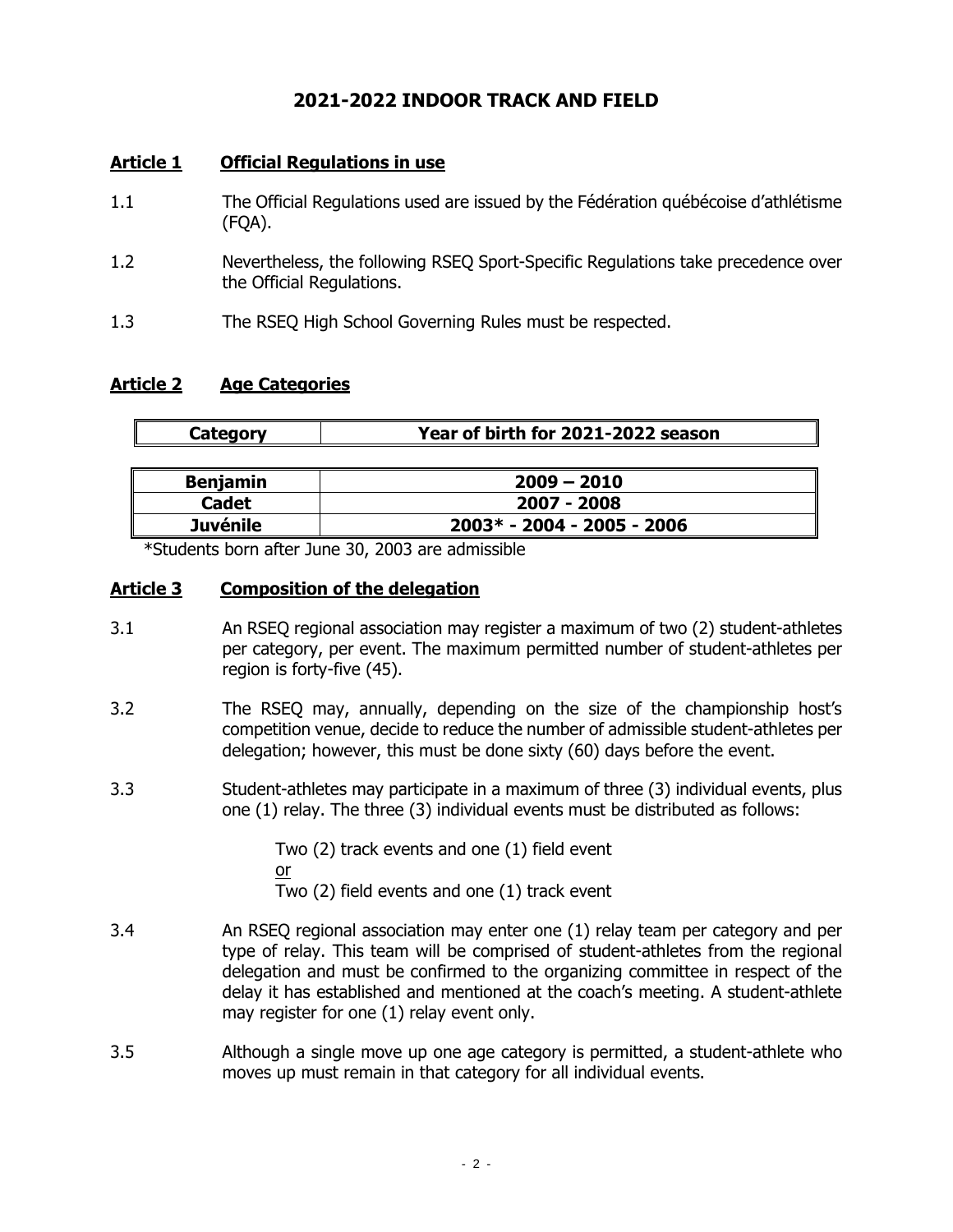For the relays, a student-athlete may move up one age category, without being required to move up in the individual events.

### <span id="page-2-0"></span>**Article 4 Team personnel**

Coach/chaperone: Minimum of 1 per 15 student-athletes

### <span id="page-2-1"></span>**Article 5 Changes to the events**

5.1 A maximum of five (5) substitutions (but not new entries) may be made. However, one (1) substitution only may be made in the track events.

> The Substitution Form (see Appendix) must be submitted to the event provincial coordinator 30 minutes before the start of the championship. No substitutions will be accepted after this deadline has passed.

> Any unauthorized substitution will result in disqualification of the student-athlete at fault.

## <span id="page-2-2"></span>**Article 6 RSEQ Regional association rankings**

- 6.1 The total number of points obtained by each of the student-athlete of an RSEQ regional association, per event and per category, determines that RSEQ regional association's standing in the rankings.
	- by category/gender
	- all categories
- 6.2 Regardless of the number of lanes, eight (8) student-athletes or a relay team will be awarded points in the rankings. This applies to all of the events in the championship schedule. Points are awarded as follows:

| 8 x 60-metre lanes    |          | 6 x 60-metre lanes                                            |          |
|-----------------------|----------|---------------------------------------------------------------|----------|
| $1st$ place:          | 9 points | $1st$ place:                                                  | 9 points |
| $2nd$ place           | 7 points | $2nd$ place:                                                  | 7 points |
| $3rd$ place           | 6 points | $3rd$ place:                                                  | 6 points |
| 4 <sup>th</sup> place | 5 points | 4 <sup>th</sup> place:                                        | 5 points |
| $5th$ place           | 4 points | $5th$ place:                                                  | 4 points |
| 6 <sup>th</sup> place | 3 points | 6 <sup>th</sup> place:                                        | 3 points |
| $7th$ place           | 2 points | 1 <sup>st</sup> substitution (7 <sup>th</sup> best): 2 points |          |
| 8 <sup>th</sup> place | 1 point  | $2^{nd}$ substitution (8 <sup>th</sup> best): 1 point         |          |

### <span id="page-2-3"></span>**Article 7 Tiebreaker rule**

7.1 Where it is impossible to achieve a tiebreaker during an event, the equal ranking is entitled to the same number of points and awards.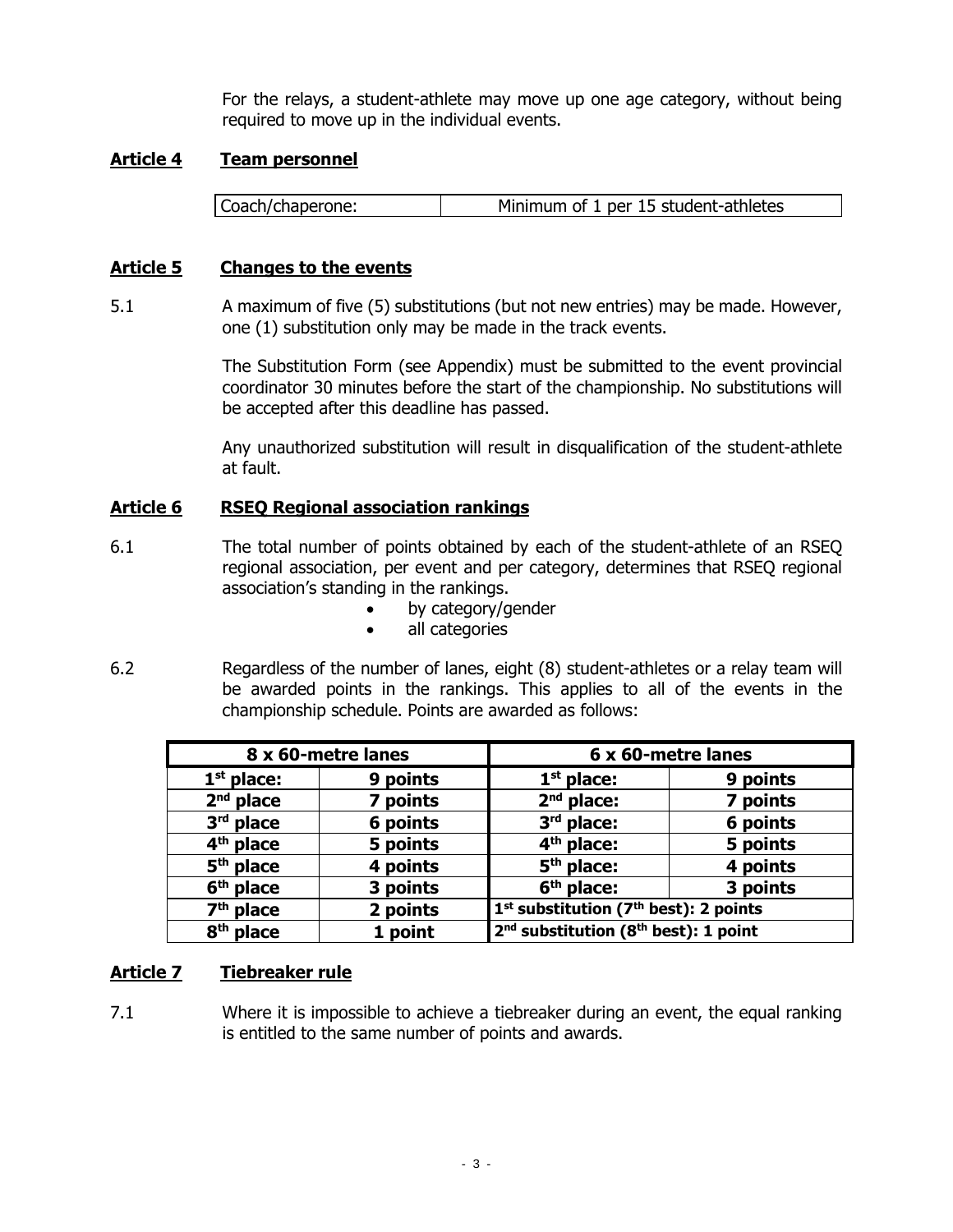7.2 The tiebreaker for determining an RSEQ regional association champion by category/gender and for all categories is: the most gold medals won, or if a tie persists, the most silver and finally, the most bronze medals.

# <span id="page-3-0"></span>**Article 8 Permitted equipment**

- 8.1 Shoes with spikes and/or running shoes are permitted. The student-athlete is responsible to ensure that his shoes with spikes are appropriate according to his registered events.
- 8.2 During the events, student-athletes must wear the singlet that displays the name of their RSEQ regional association, their bib as well as an accreditation bracelet. Any student-athlete who does not comply with this rule will be disqualified. In the event of an administrative error by the RSEQ regional association, the studentathlete may nevertheless take part in the championship and the RSEQ regional association at fault will be fined one hundred dollars (\$100.00).

# 8.3 **Shot Put**

Student-athletes may use their own shot, provided it has been weighed before the competition and that it is available for use by the other student-athletes.

## <span id="page-3-1"></span>**Article 9 Additional technical guidelines**

# 9.1 **Timelines and Call Room**

There is no call room.

Student-athletes registered for track events must check in at the starting line ten (10) minutes before the start of their event. Student-athletes registered for field events must check in twenty (20) minutes before the start of their event at their competition site.

Where one (1) student-athlete is registered for two (2) events occurring simultaneously, they must prioritize the track event by notifying the field event official.

### 9.2 **Long jump**

In the case that only one long jump station is available to the organizing committee, each student-athlete will have 2 attempts in preliminary round. At the end of the preliminary round, the top 8 student-athletes will access to the final and have 3 additional attempts in order to determine the 3 medal-holders in each category.

# 9.3 **Running track**

During the preliminary rounds in all track events, student-athletes will be seeded based on their performance indicated on the regional entry form. Student-athletes who do not have their performance marked on their entry form will be placed in the slowest heats and lanes.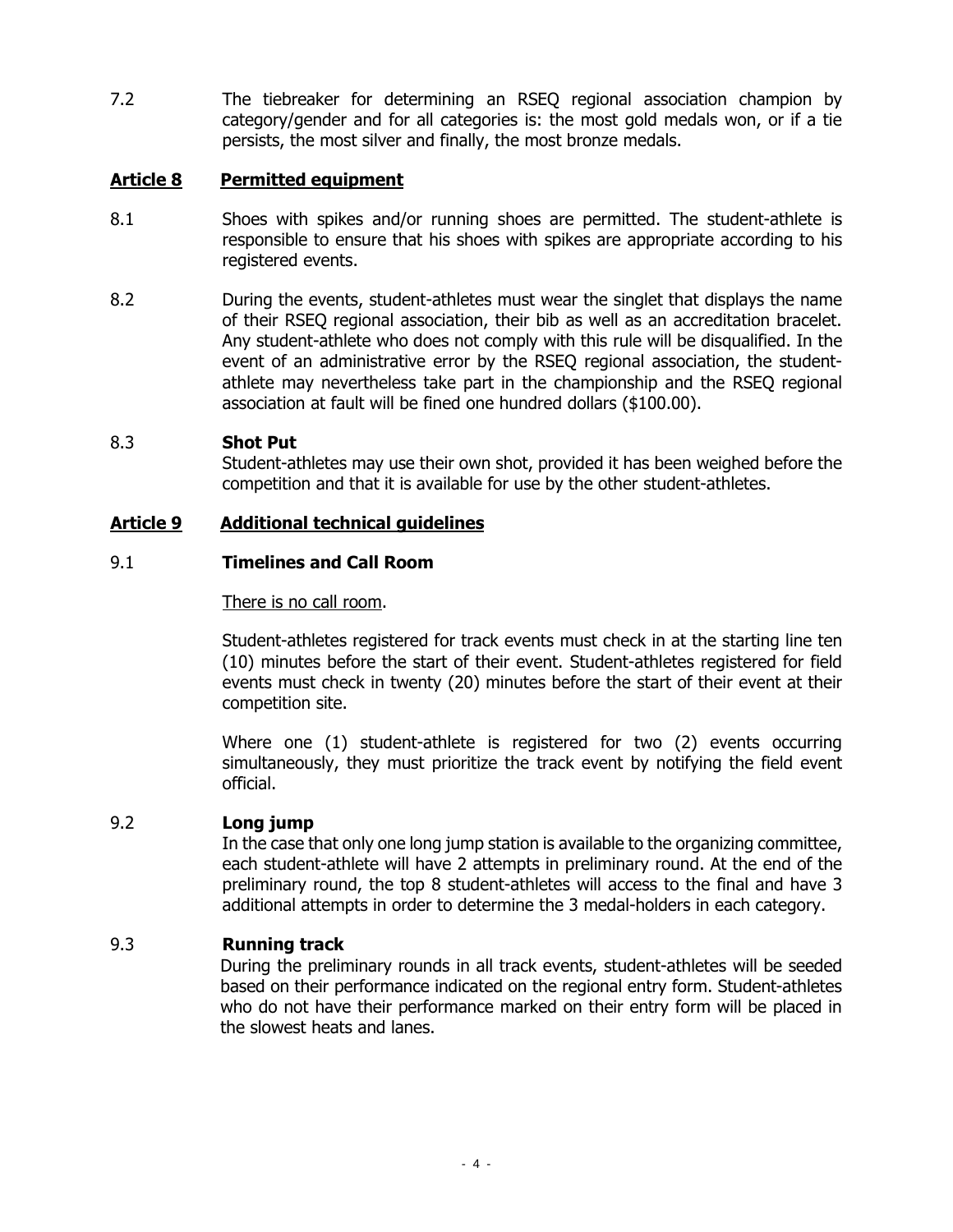# **Tracks with six (6) lanes:**

For tracks with 6 lanes, the finals selection is made in the following manner:

| 5 or more heats: | the 6 best performances                |
|------------------|----------------------------------------|
| 4 heats:         | the first plus the 2 best performances |
| 3 heats:         | the first plus the 3 best performances |
| 2 heats:         | the first plus the 4 best performances |

### **Tracks with eight (8) lanes:**

For tracks with 8 lanes, the finals selection is made in the following manner:

| 7 or more heats: | the 8 best performances                  |
|------------------|------------------------------------------|
| 6 heats:         | the first plus the 2 best performances   |
| 5 heats:         | the first plus the 3 best performances   |
| 4 heats:         | the first plus the 4 best performances   |
| 3 heats:         | the first 2 plus the 2 best performances |
| 2 heats:         | the first 3 plus the 3 best performances |
|                  |                                          |

### 9.4 **High Jump**

Starting heights are as follows:

|                 | <b>Boys</b> | Girls  |
|-----------------|-------------|--------|
| Bantam<br>m     |             | m      |
| Midget<br>m     |             | 1 m 15 |
| <b>Juvenile</b> | m 20        | m 30   |

When a jump is successful, the crossbar will be raised in successive 5-cm increments.

When there are fewer than 3 student-athletes left in this event, the crossbar may be raised in 3-cm increments if a student-athlete makes such a request.

### 9.5 **Relays**

In the Bantam category, the scheduled event is a  $4 \times 60$  metre relay/shuttle (no spotter) with a handoff within the exchange zone.

### <span id="page-4-0"></span>**Article 10 Awards**

- 10.1 Gold, silver and bronze medals will be awarded to the top three in each scheduled event.
- 10.2 A commemorative banner is awarded to each student-athlete of the delegation that has accumulated the most points in each category: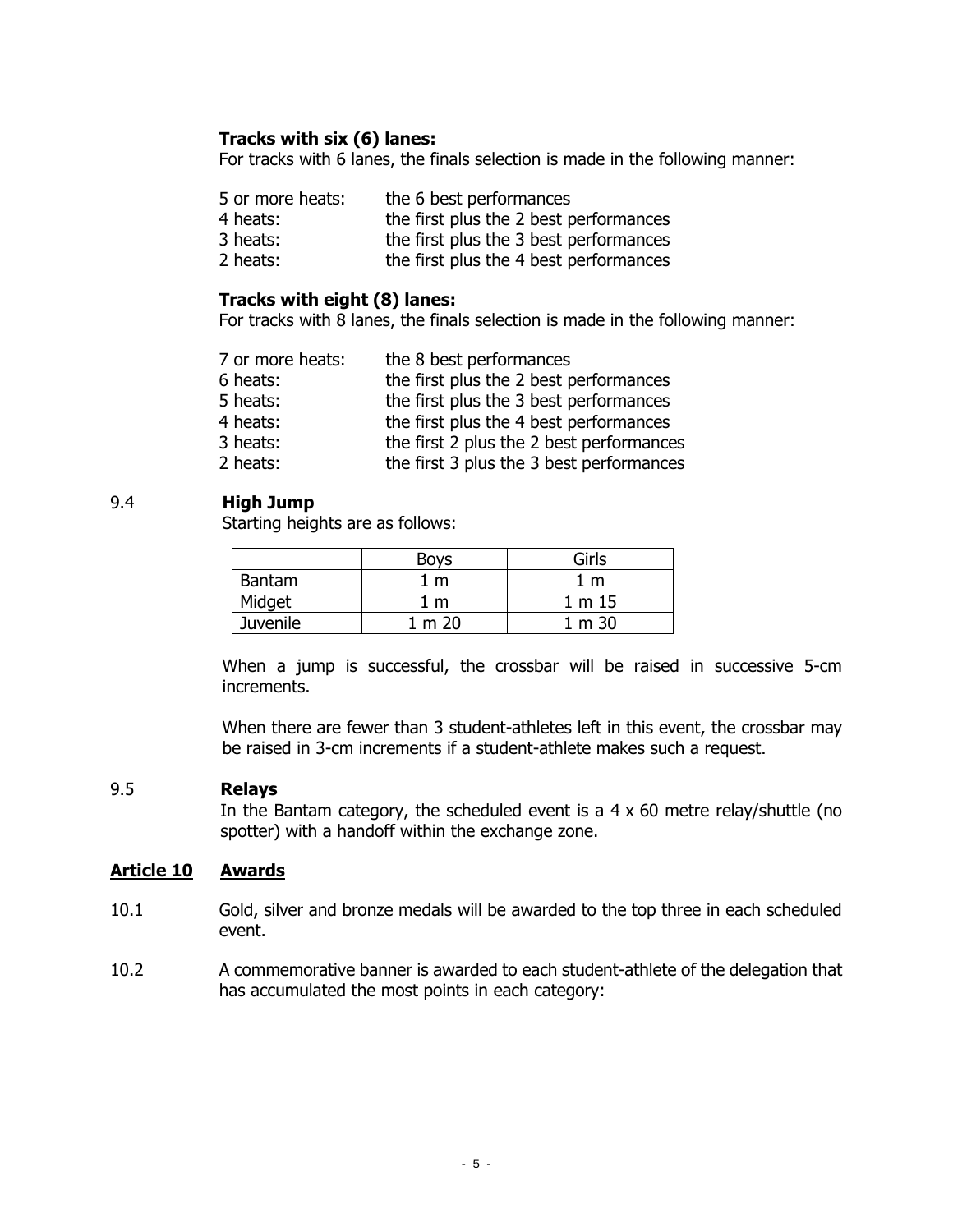# <span id="page-5-0"></span>**Article 11 Specific competition regulations**

- 11.1 Athletes must be FQA cardholders if they wish to have their records certified by the Fédération québécoise d'athlétisme.
- 11.2 A false declaration of any kind may lead to various sanctions, including suspension of the team accused of misconduct.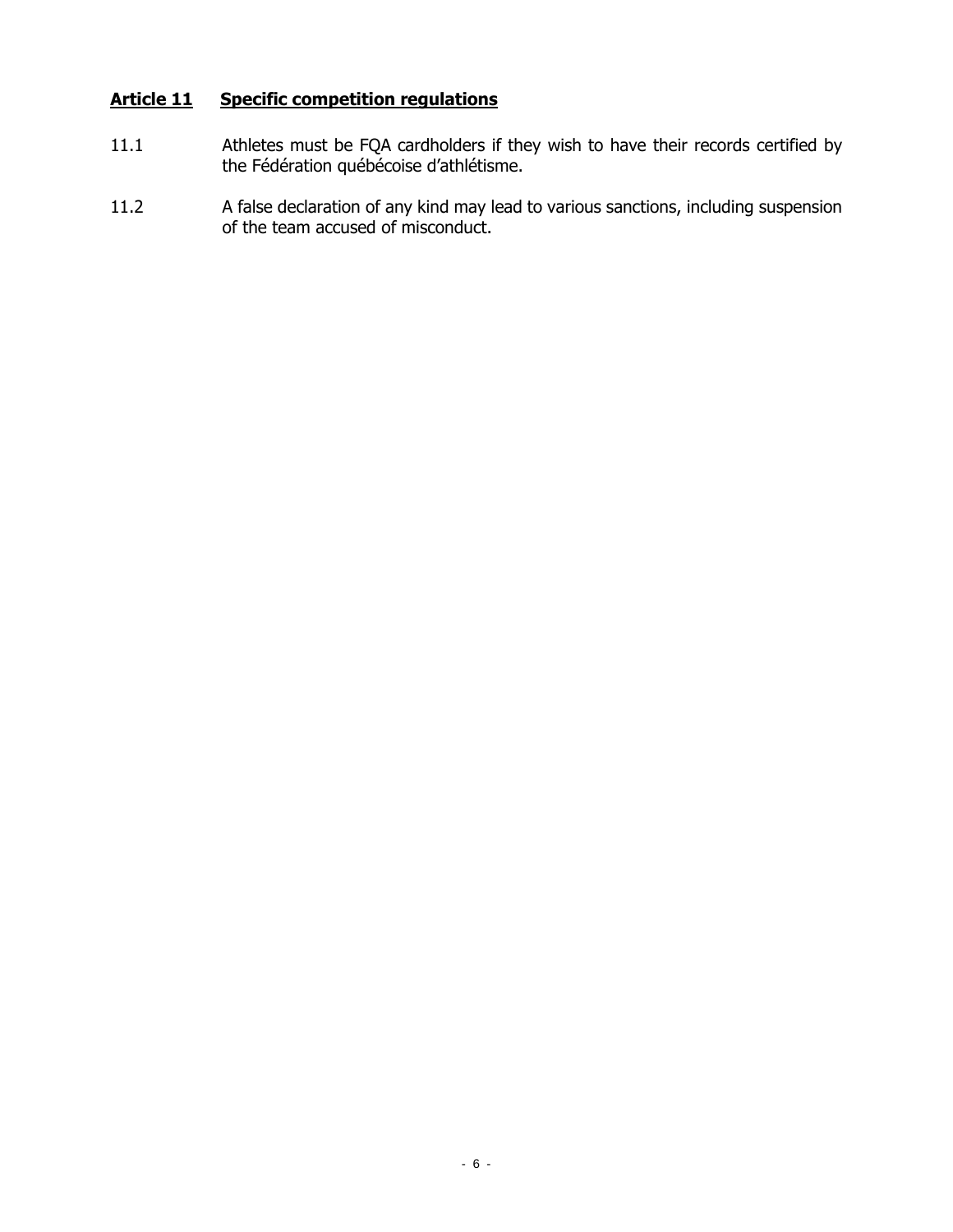# **INDOOR TRACK AND FIELD EVENTS**

<span id="page-6-0"></span>

|                | <b>BANTAM</b>           | <b>MIDGET</b>   | <b>JUVENILE</b> |
|----------------|-------------------------|-----------------|-----------------|
| 1              | 60 m                    | 60 m            | 60 m            |
| $\overline{2}$ | 60 m hurdle             | 60 m hurdle     | 60 m hurdle     |
| 3              | 150 m                   | 200 m           | 200 m           |
| $\overline{4}$ | 800 m                   | 800 m           | 800 m           |
| 5              | 1200 m                  | 1200 m          | 1500 m          |
| 6              | Long jump               | Long jump       | Long jump       |
| $\overline{7}$ | High jump               | High jump       | High jump       |
| 8              | Shot put                | Shot put        | Shot put        |
| 9              | 4 X 60 m shuttle relay* | 4 X 200 m relay | 4 X 200 m relay |

\* Relay 4 X 60 m with contact in the exchange zone (without a baton)

**N.B.:** Boys' and girls' events are the same for each of the categories.

Weight of the shot put and hurdle's height (see link below)

[Weight of shot put:](https://www.athletisme-quebec.ca/medias/guide-1-organisation-competition-dathletisme-juin2015.pdf) see appendix I page 21

[Hurdles height](https://www.athletisme-quebec.ca/medias/guide-1-organisation-competition-dathletisme-juin2015.pdf) : see appendix III page 26

References : « Guide d'organisation d'une compétition d'athlétisme de la Fédération Québécoise d'athlétisme pour le poids des engins et la hauteur des haies pour chacune des catégories »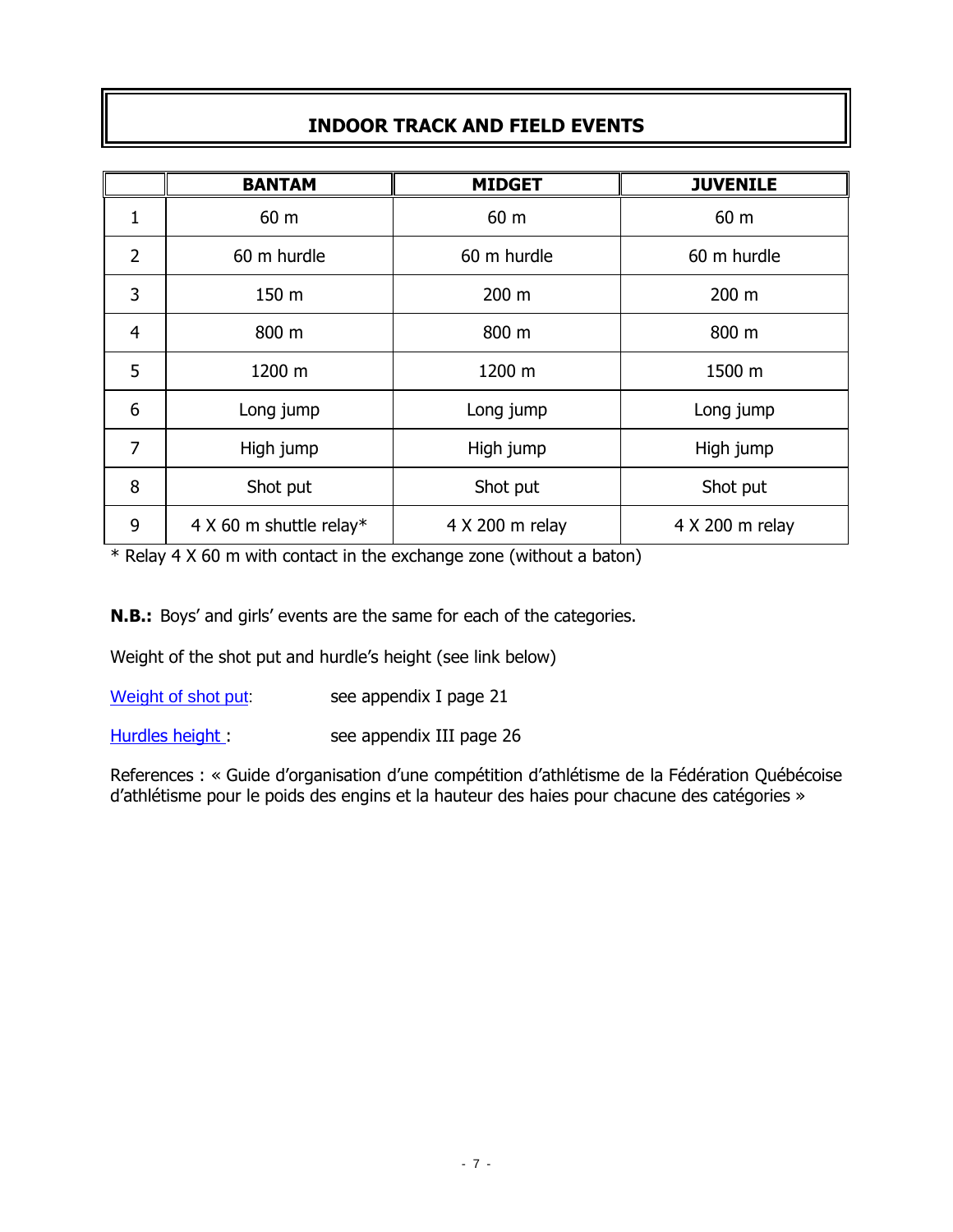# **Appendix1 - Substitution Form- Indoor Track and Field**

#### <span id="page-7-0"></span>**THIS FORM MUST BE SUBMITTED TO THE CHAMPIONSHIP OFFICIAL NO LATER THAN 30 MINUTESBEFORE THE START OF THE CHAMPIONSHIP(SCHEDULED START TIME)**

#### **EXAMPLE:**

| CAT | SEX | <b>FVFNT</b> | ENTERED STUDENT-ATHLETE | SUBSTITUTE STUDENT-ATHLETE |
|-----|-----|--------------|-------------------------|----------------------------|
| JUV | M   | ona 1ump_    | Name: Victor Brown      | Name: Stephen McDonald     |
|     |     |              | Bib no.<br>156          | Bib no. 167                |

| <b>SCHOOL:</b> |  |
|----------------|--|
| <b>REGION:</b> |  |

#### **SUBSTITUTION 1**

| CAT | SEX | <b>EVENT</b> | ENTERED STUDENT-ATHLETE | SUBSTITUTE STUDENT-ATHLETE |
|-----|-----|--------------|-------------------------|----------------------------|
|     |     |              | Name:                   | Name:                      |
|     |     |              | Bib no.:                | Bib no.:                   |

#### **SUBSTITUTION 2**

| CAT | SEX | EVENT | ENTERED STUDENT-ATHLETE | SUBSTITUTE STUDENT-ATHLETE |
|-----|-----|-------|-------------------------|----------------------------|
|     |     |       | Name:                   | Name:                      |
|     |     |       | Bib no.:                | Bib no.:                   |

#### **SUBSTITUTION 3**

| CAT | <b>SEX</b> | EVENT | ENTERED STUDENT-ATHLETE | SUBSTITUTE STUDENT-ATHLETE |
|-----|------------|-------|-------------------------|----------------------------|
|     |            |       | Name:                   | Name:                      |
|     |            |       | Bib no.:                | Bib no.:                   |

#### **SUBSTITUTION 4**

| CAT | sex | <b>EVENT</b> | ENTERED STUDENT-ATHLETE | SUBSTITUTE STUDENT-ATHLETE |
|-----|-----|--------------|-------------------------|----------------------------|
|     |     |              | Name:                   | Name:                      |
|     |     |              | Bib no.:                | Bib no.:                   |

#### **SUBSTITUTION 5**

| CAT | SEX | <b>EVENT</b> | <b>ENTERED STUDENT-ATHLETE</b> | SUBSTITUTE STUDENT-ATHLETE |
|-----|-----|--------------|--------------------------------|----------------------------|
|     |     |              | Name:                          | Name:                      |
|     |     |              | Bib no.:                       | Bib no.:                   |

#### **NOTE: ONE SUBSTITUTION ONLY IS PERMITTED IN THE TRACK EVENTS**